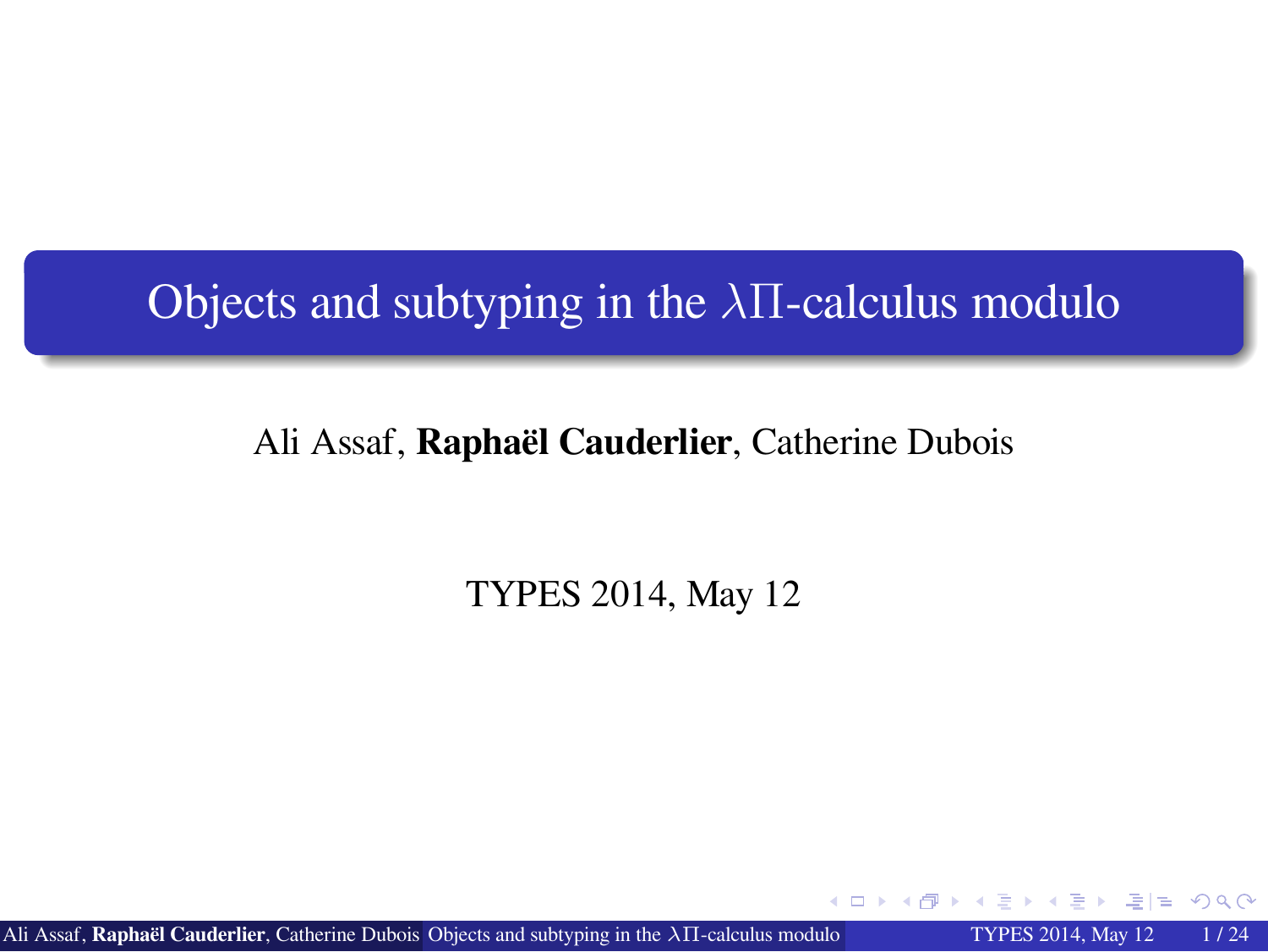#### **Motivations**

- The *λ*Π-calculus modulo has been designed to encode other calculi
	- Functional Pure Type Systems
	- Proof assistants: Coq, HOL, FoCaLize
	- Theorem provers: Zenon, iProver
- We use *λ*Π-calculus modulo rewriting to study OOL semantics
	- How can we translate object mechanisms in the *λ*Π-calculus modulo?
- Object calculi have type systems with (object) subtyping
	- The *λ*Π-calculus modulo lacks subtyping
- Subtyping is a common feature of type systems, also present in Coq (universes)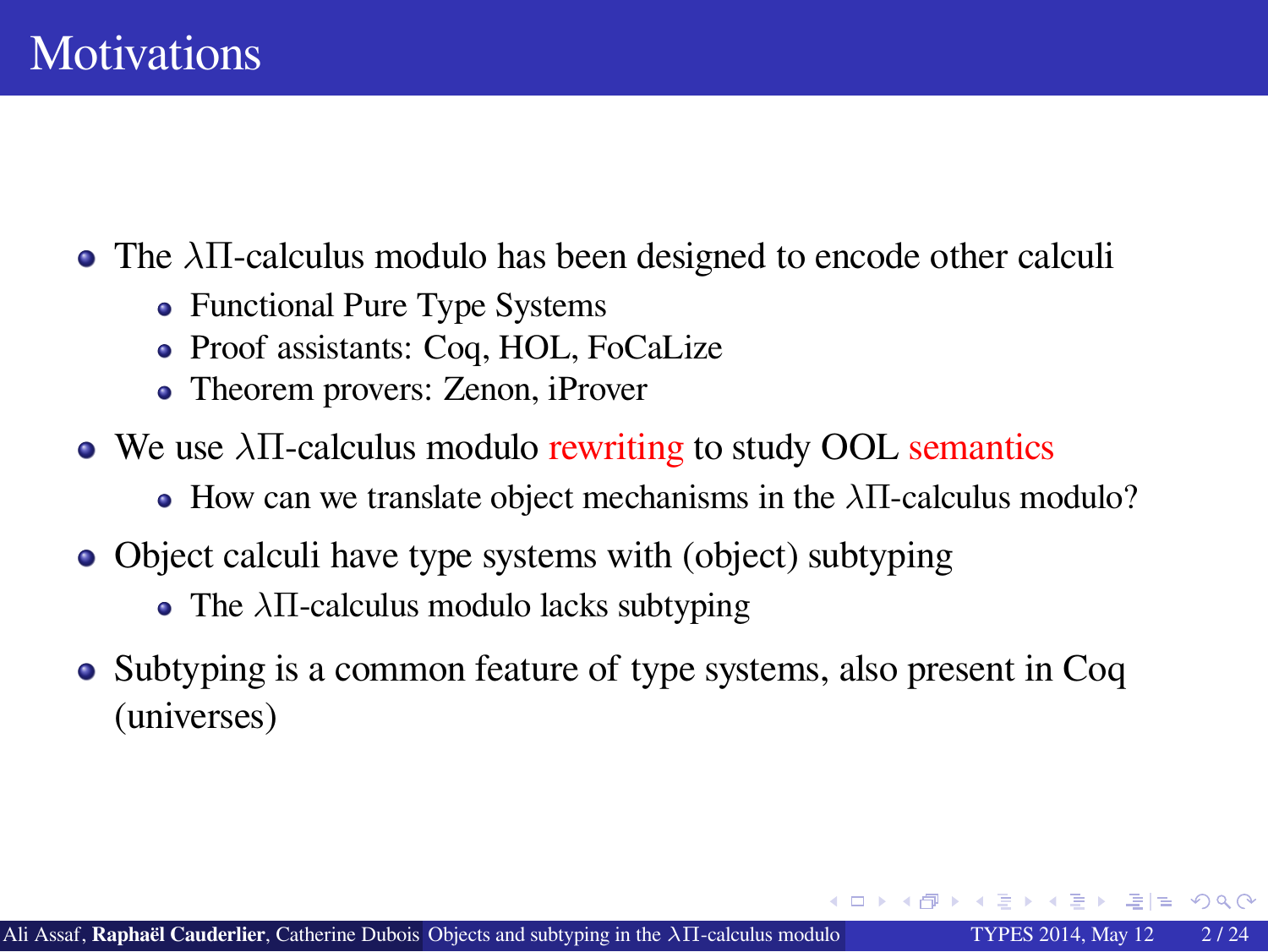#### Related work

- In System F<sub> $\leq$ </sub> (polymorphism, type operators and subtyping)
	- Several deep encodings: Cardelli (1984), Pierce, Turner and Hofmann (1993-1995), Bruce (1993), Abadi, Cardelli and Viswanathan (1996)
	- Implemented in Yarrow (1997): a proof assistant with object subtyping
- Object calculi (a.k.a *ς*-calculi) from Abadi and Cardelli, *A Theory of Objects*, Springer Verlag, 1996
	- Deep encodings in Coq, focus on proving properties on the type system
		- by Gillard and Despeyroux (1999): reasoning on binders encoded via DeBrujn indices
		- and Liquori (2007): proof of the subject-reduction theorem
- In Isabelle/HOL: deep formalisation of class-based languages (parts of Java and Scala) with extensible records: Klein and Nipkow (2005), Foster and Vytiniotis (2006)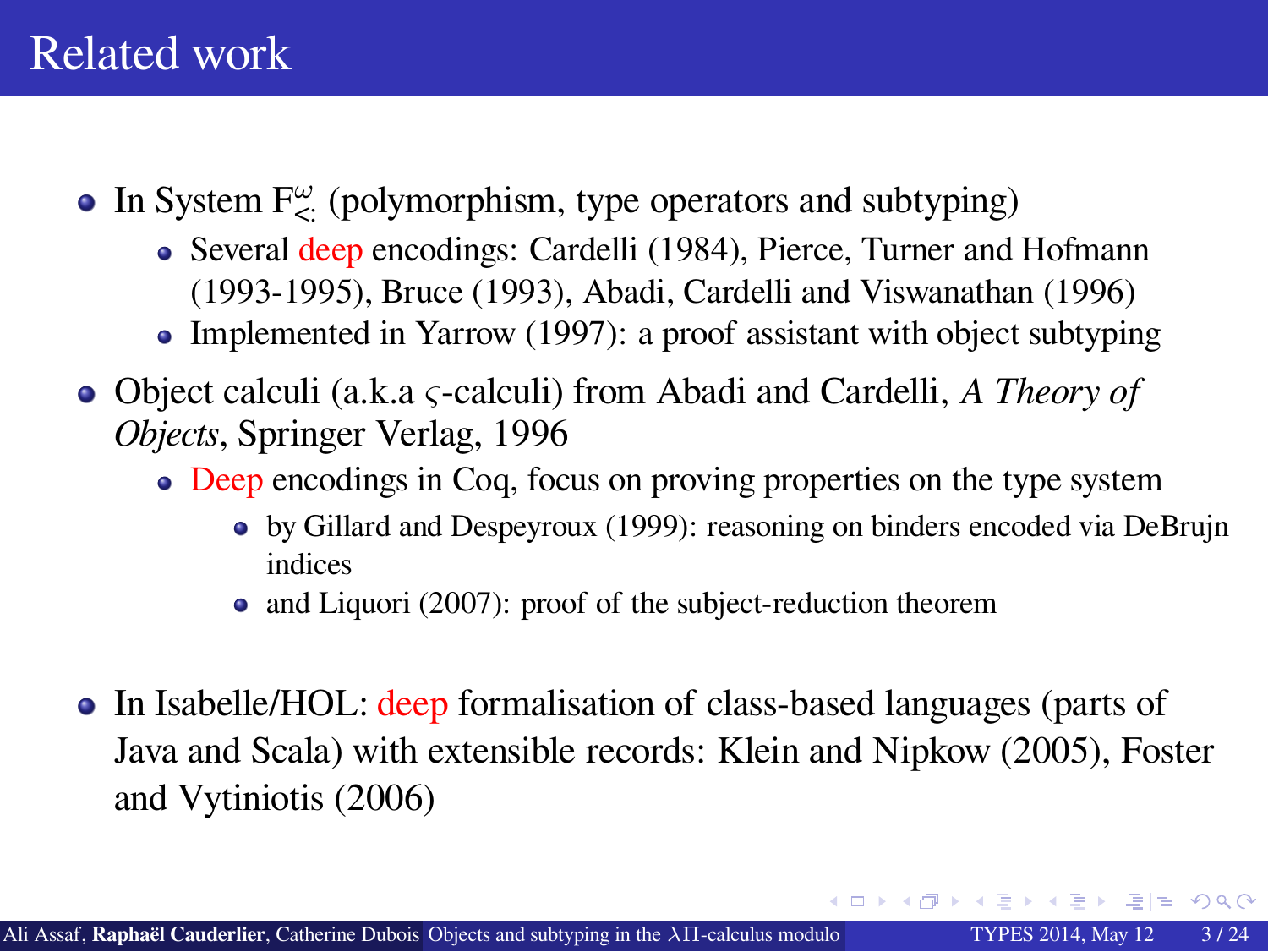### This work

- Encoding of an object calculus: the simply-typed *ς*-calculus
- Shallow embedding
	- semantically equal terms, types or proofs should not be distinguishable after the encoding
	- expected efficiency
	- readability
- In the *λ*Π-calculus modulo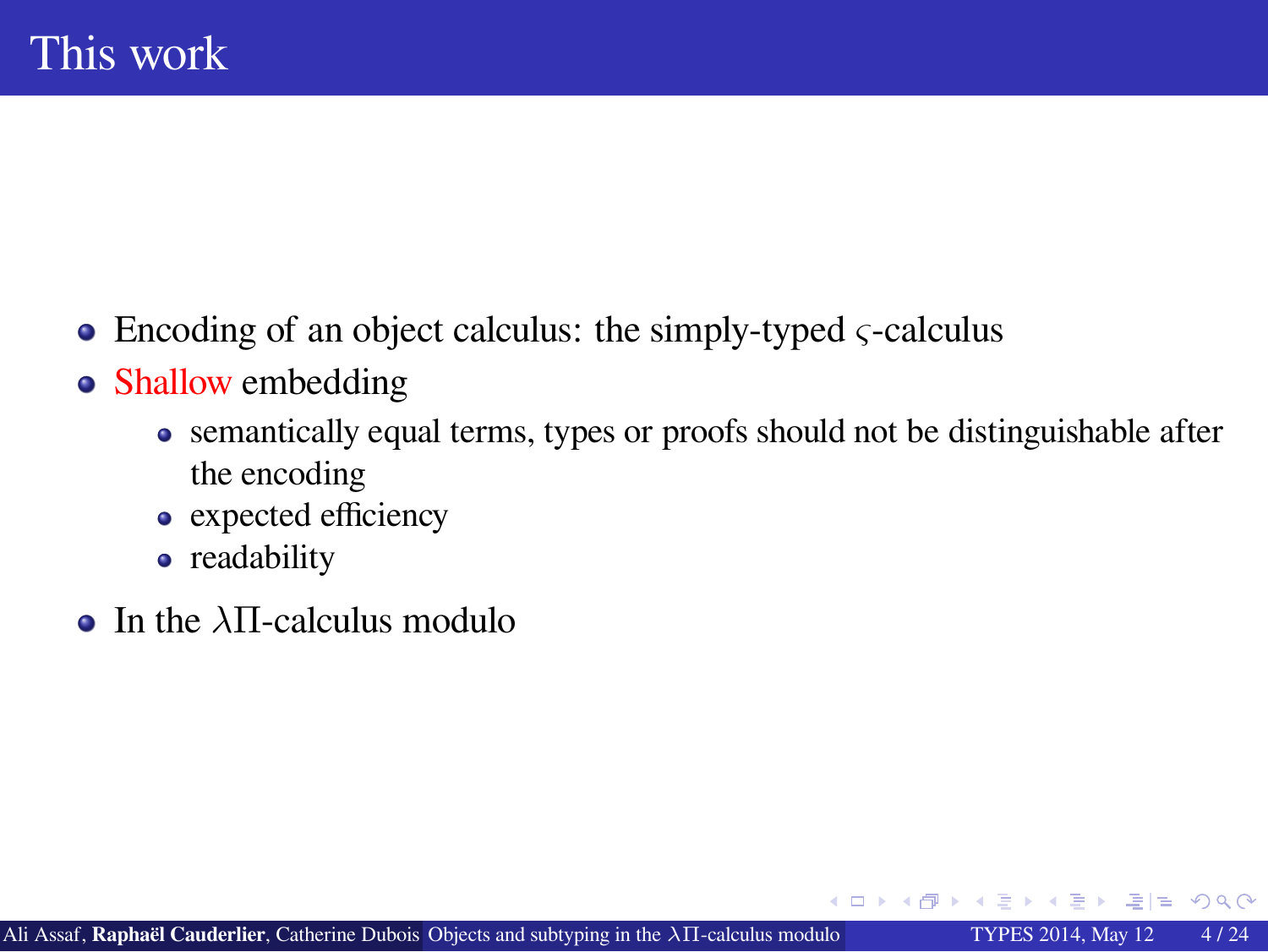### Outline

1 The *λ*Π-calculus modulo and Dedukti

2 The simply-typed *ς*-calculus

3 Explicit subtyping in the *λ*Π-calculus modulo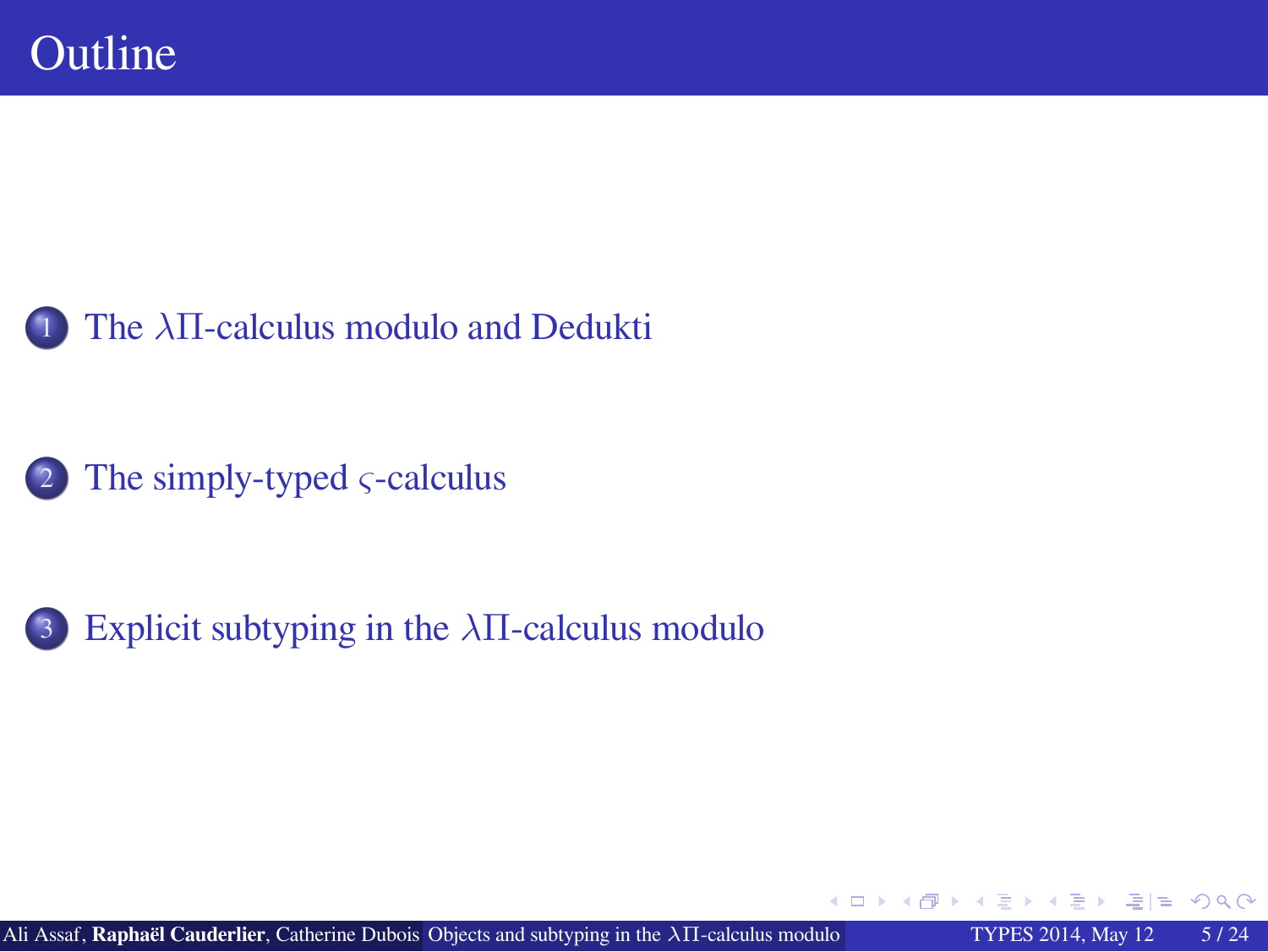### The *λ*Π-calculus modulo

- The *λ*Π-calculus is a typed *λ* calculus with dependent types
- The *λ*Π-calculus modulo, introduced by Cousineau and Dowek in 2007, extends the  $\lambda \Pi$ -calculus with a rewrite system *R*.

$$
\frac{\Gamma \vdash t : A \qquad A \equiv_{\beta R} B}{\Gamma \vdash t : B}
$$
 (Conv)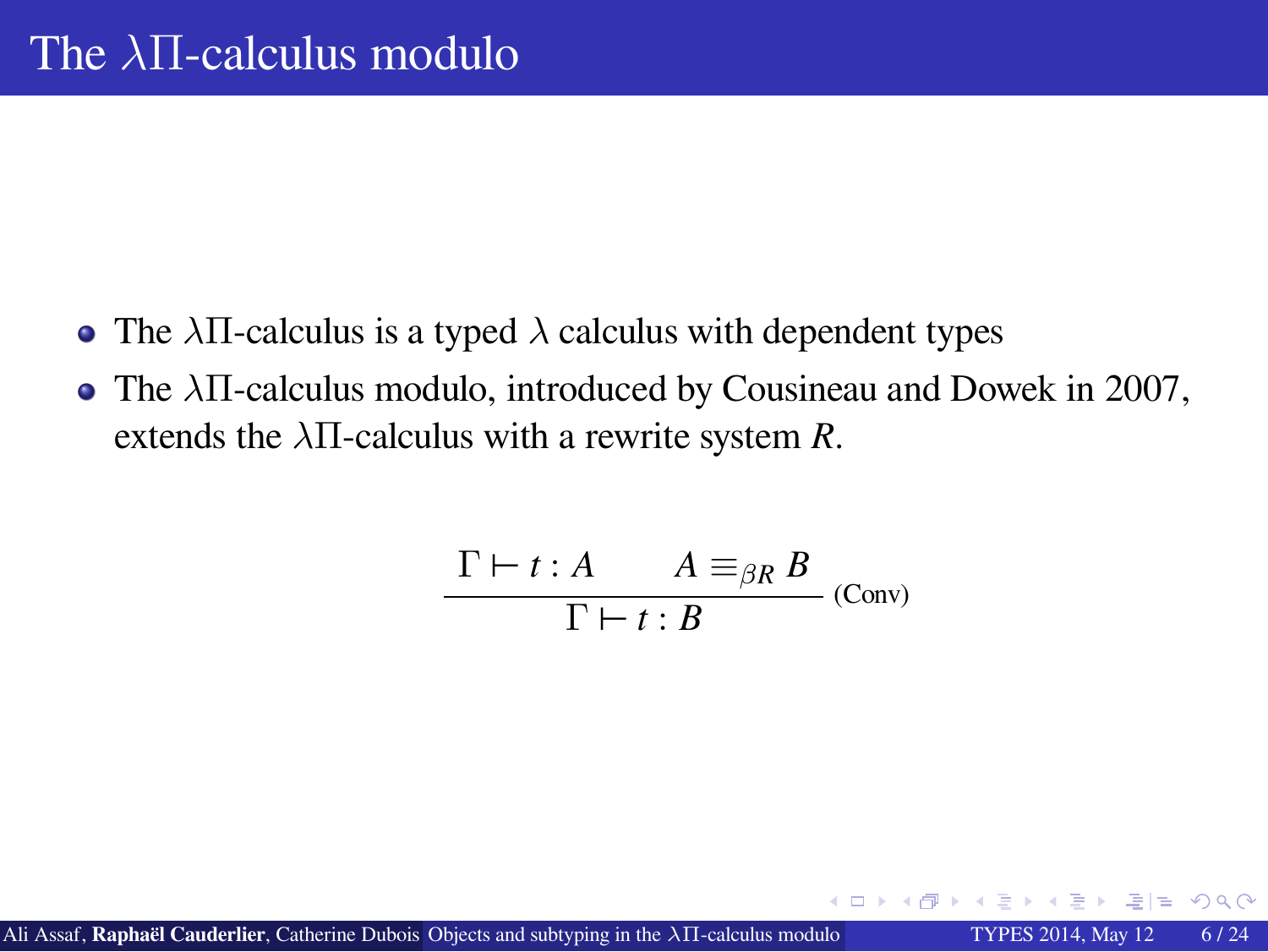### Dedukti

- Type-checker for the *λ*Π-calculus modulo It is a free software, available at https://www.rocq.inria.fr/deducteam/Dedukti/
- Dependent types
- Rewriting on terms and types
- Partial functions and proofs
- Non-linear pattern-matching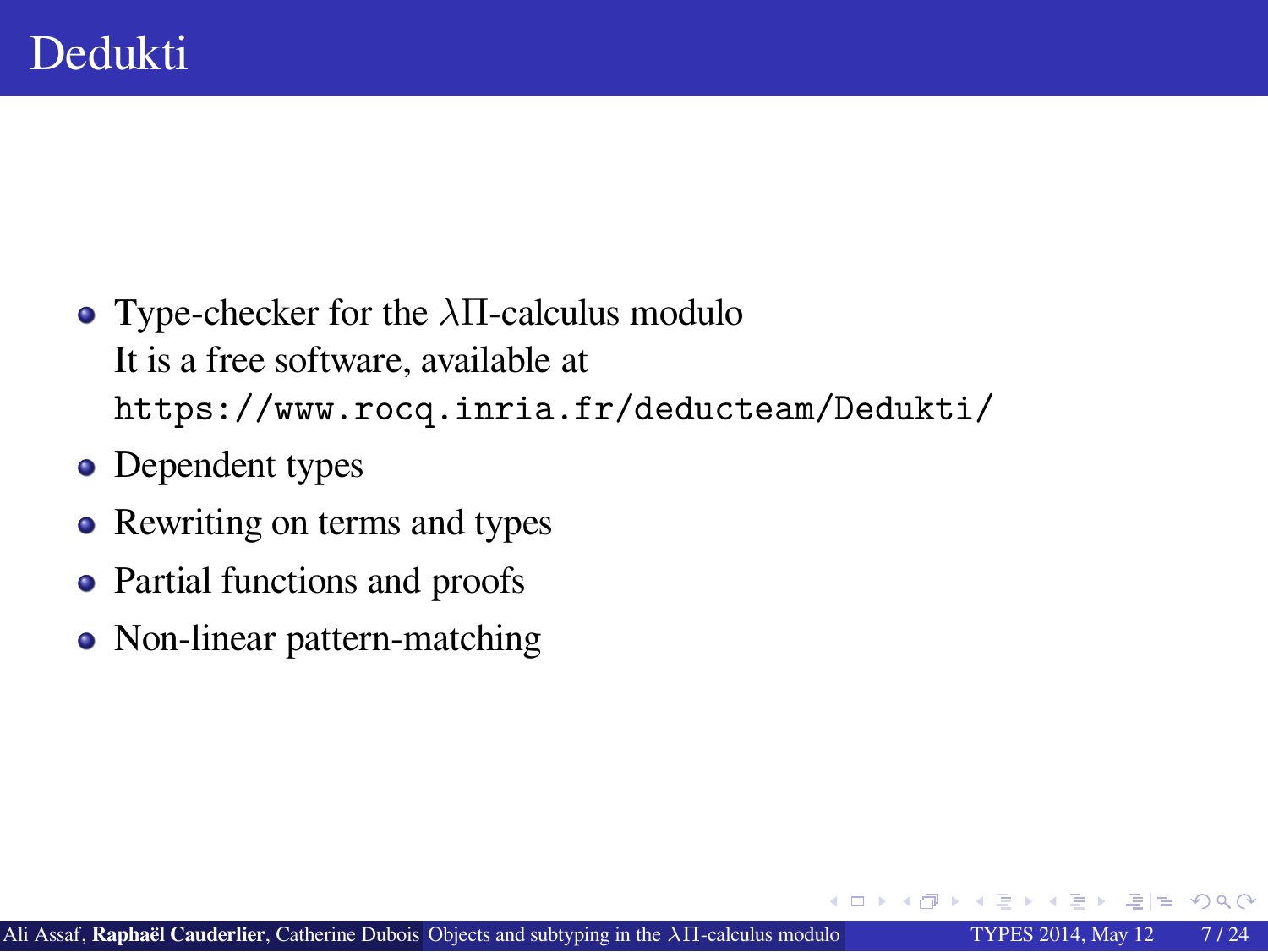The simply-typed *ς*-calculus: Abadi and Cardelli, *A Theory of Objects*, 1996

- Functional semantics (imperative semantics also studied)
- $\bullet$  Model of both class-based and object-based languages
- No termination guaranted by typing
- Structural subtyping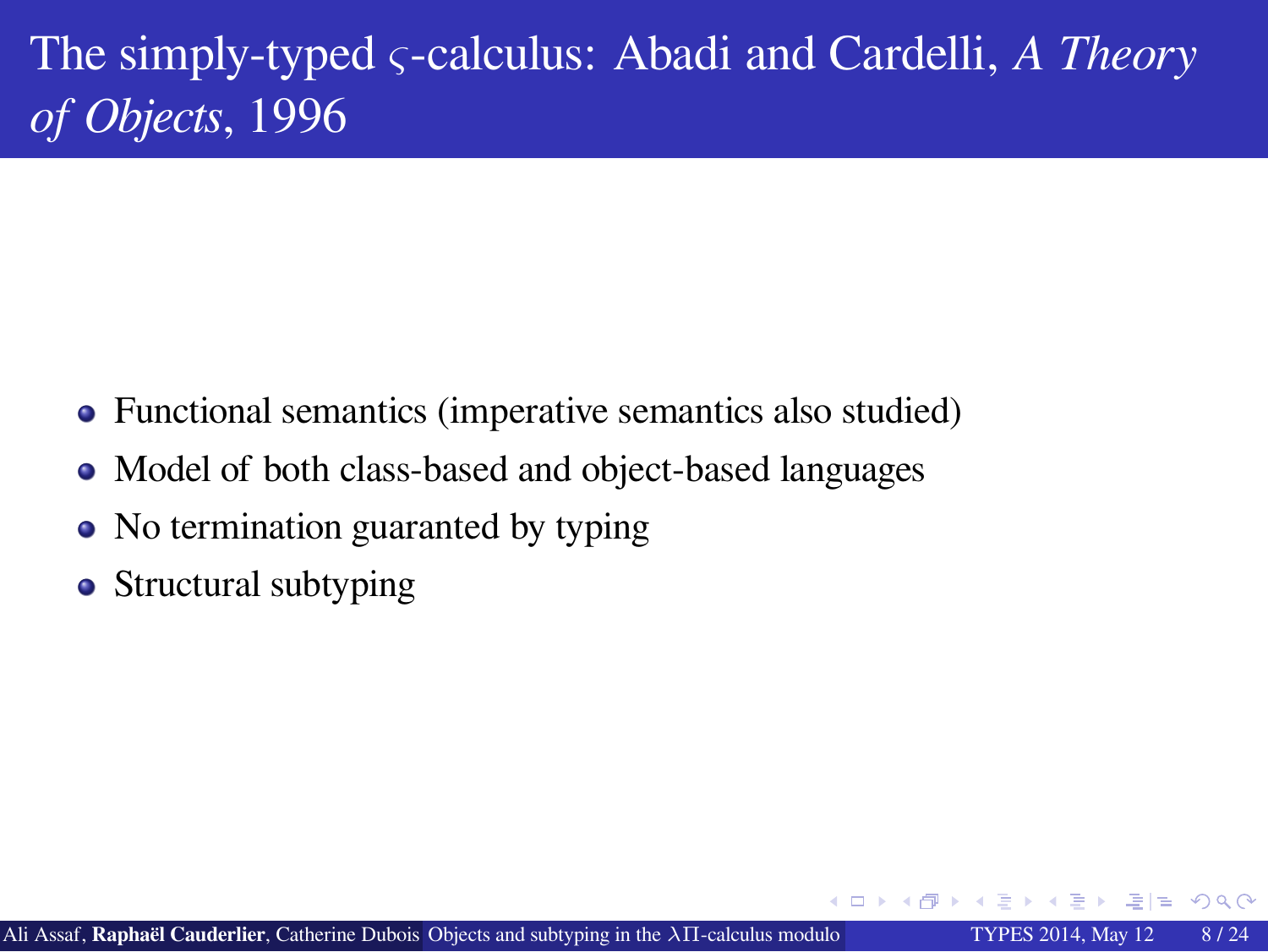### Syntax and semantics

• Types

A ::=  $[I_i : A_i]_{i=1..n}$  labels are unordered

• Terms

t,  $u ::= \left[ l_i = \varsigma(x : A) t_i \right]_{i=1..n}$ t.l t.l*⇐ ς*(x : A) u

 $(t.l \Leftarrow u)$  abbreviates  $(t.l \Leftarrow \varsigma(x : A) u)$  where  $x \notin FV(u)$ .  $(l = u)$  abbreviates  $(l = \varsigma(x : A) u)$  where  $x \notin FV(u)$ .

• Operational semantics

 $A := [l_i : A_i]_{i=1...n}$  $t := [ l_i = \varsigma(x : A) t_i ]_{i=1..n}$ t.l<sub>j</sub>  $\rightarrow$  t<sub>j</sub> [t/x] t.l<sub>j</sub> $\Leftarrow$  *ς*(x : A) u  $\rightarrow$  [ l<sub>j</sub> = *ς*(x : A) u, l<sub>i</sub> = *ς*(x : A) t<sub>i</sub> l<sub>i =1.n, i  $\neq$  j</sub>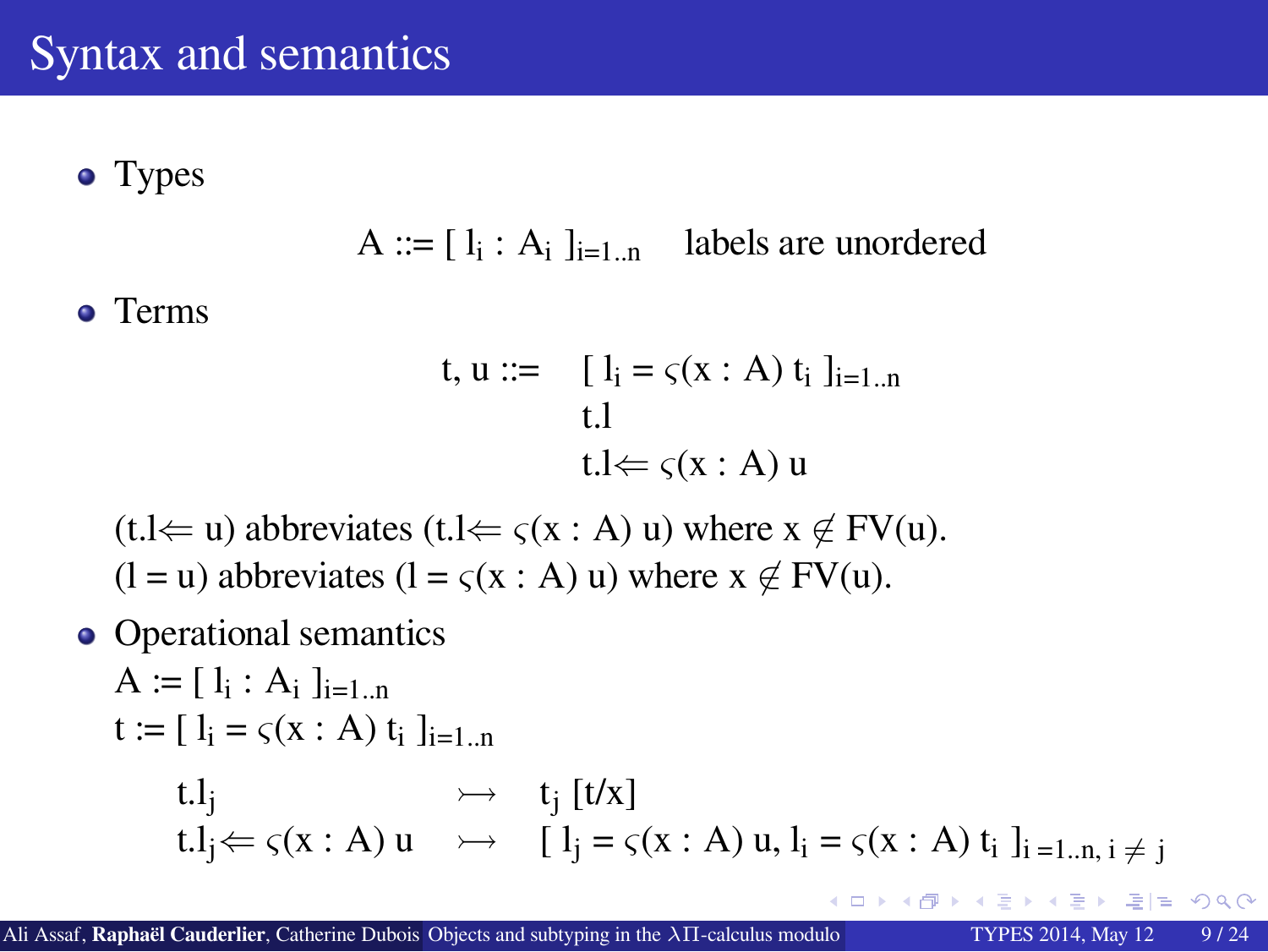# Typing and subtyping

$$
A := [l_i : A_i]_{i=1..n}
$$

$$
\forall i=1..n \quad \Gamma, x : A \vdash t_i : A_i
$$
\n
$$
\Gamma \vdash [l_i = \varsigma(x : A) t_i]_{i=1..n} : A
$$
\n
$$
\Gamma \vdash t.l_i : A_i
$$
\n
$$
\frac{\Gamma \vdash t : A \quad \Gamma, x : A \vdash u : A_i}{\Gamma \vdash t.l_i \Leftarrow \varsigma(x : A) u : A}
$$
\n
$$
[l_i : A_i]_{i=1..n+m} <: [l_i : A_i]_{i=1..n}
$$
\n
$$
\frac{\Gamma \vdash t : A \quad A <: B}{\Gamma \vdash t : B}
$$
\n
$$
(subsum)
$$

. . . . . . . . . . . . . . . . . . . . . . . . . . . . . . . . . . . . . . . . . . . . Ali Assaf, **Raphaël Cauderlier**, Catherine Dubois Objects and subtyping in the *λ*Π-calculus modulo TYPES 2014, May 12 10 / 24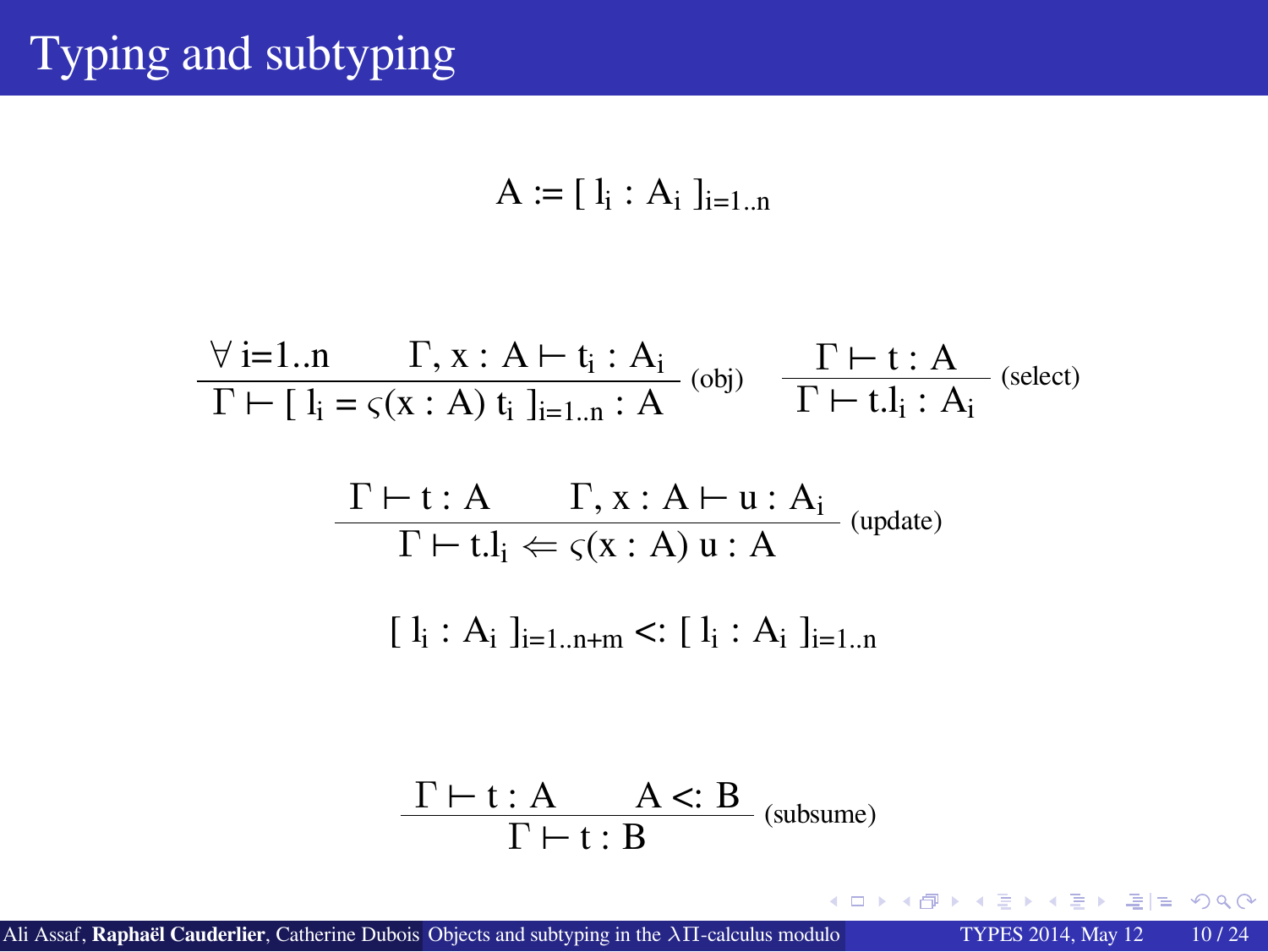### Example: Encoding of booleans

 $Bool_A := [if : A, then : A, else : A]$ true<sub>A</sub> := [if =  $\varsigma$ (self : A) self.then, then =  $\varsigma$ (self : A) self.then,  $else = \varsigma(self : A) self.else]$ false<sub>A</sub> := [if =  $\varsigma$ (self : A) self.else, then =  $\varsigma$ (self : A) self.then,  $else = \varsigma(self : A) self.else]$ 

if<sub>A</sub> b then t else e := ((b.then $\Leftarrow$  t).else $\Leftarrow$  e).if

"then" and "else" methods are updated before "if" is selected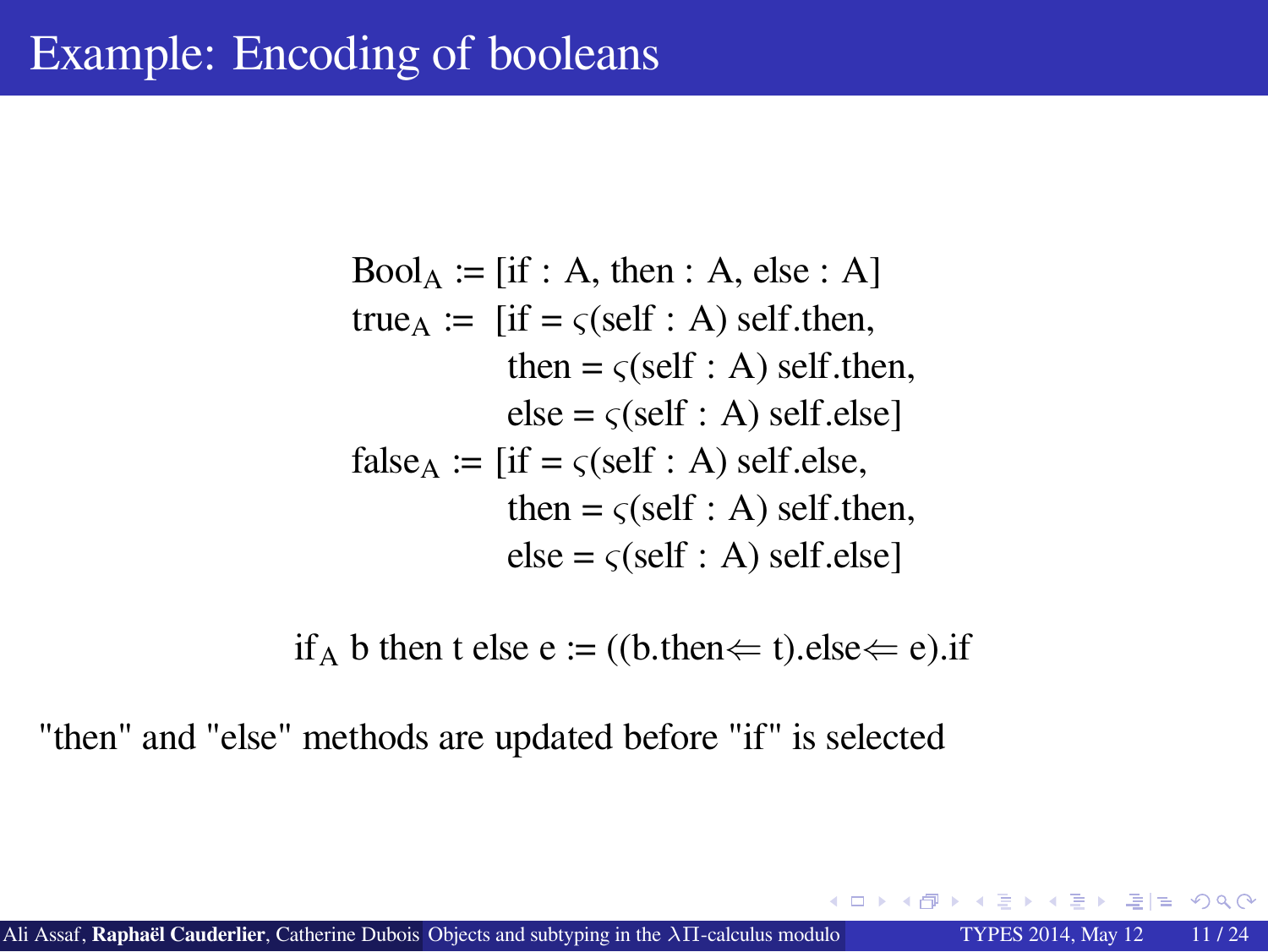### Subtyping example

RomCell :=  $[ get : nat ]$ PromCell := [ get : nat, set : nat *→* RomCell ]

PromCell <: RomCell

 $myCell : PromCell := [get = 0,$ 

set =  $\varsigma$ (self : PromCell)  $\lambda$ (n : nat) self.get  $\Leftarrow$  n ]

myCell.set(42).get ↣*<sup>∗</sup>* 42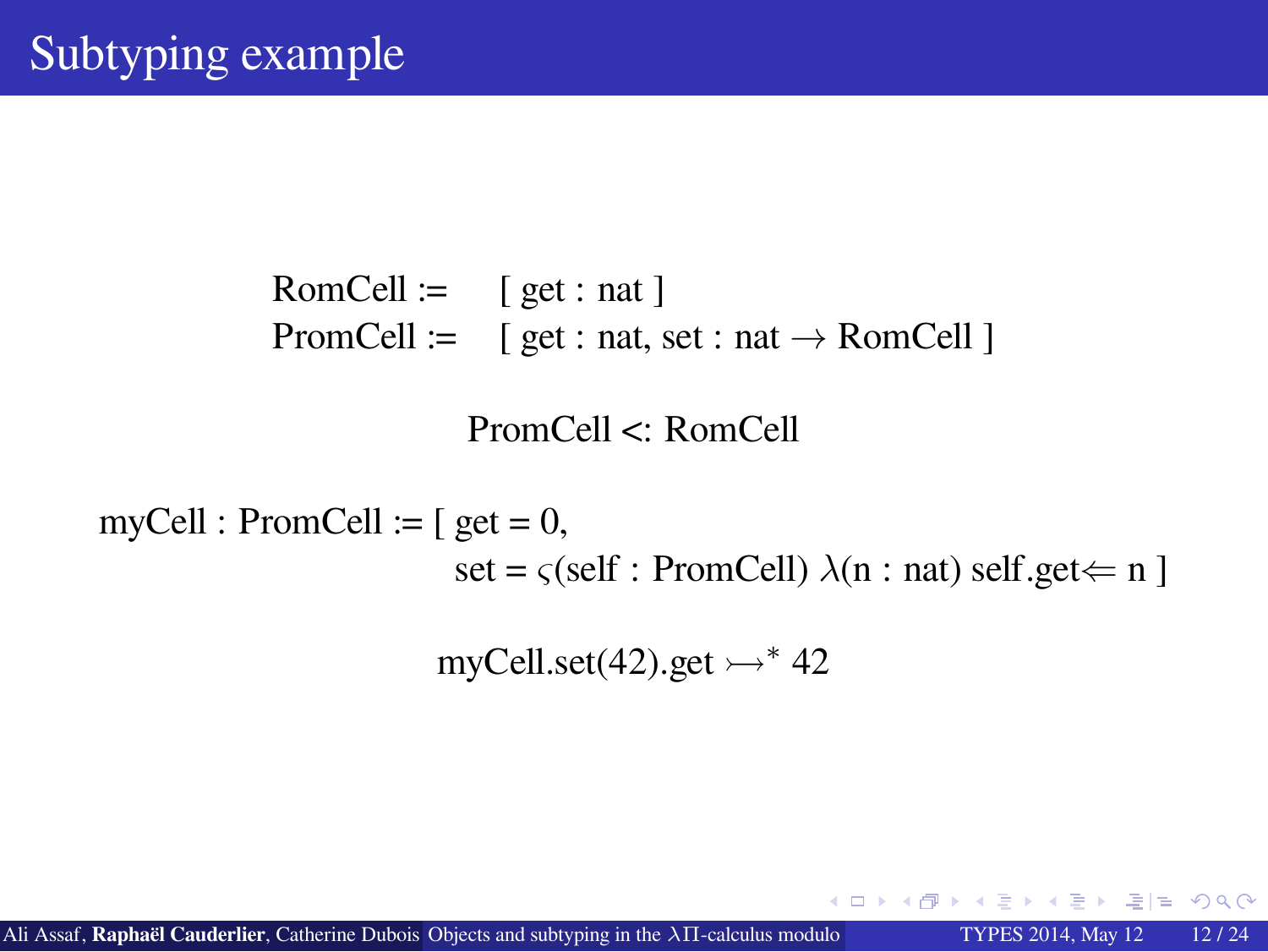Translation scheme from simply-typed *ς*-calculus to *λ*Π-calculus modulo

- Types and objects are translated as association lists
- The operational semantics is translated to rewrite rules
- Subtyping is explicit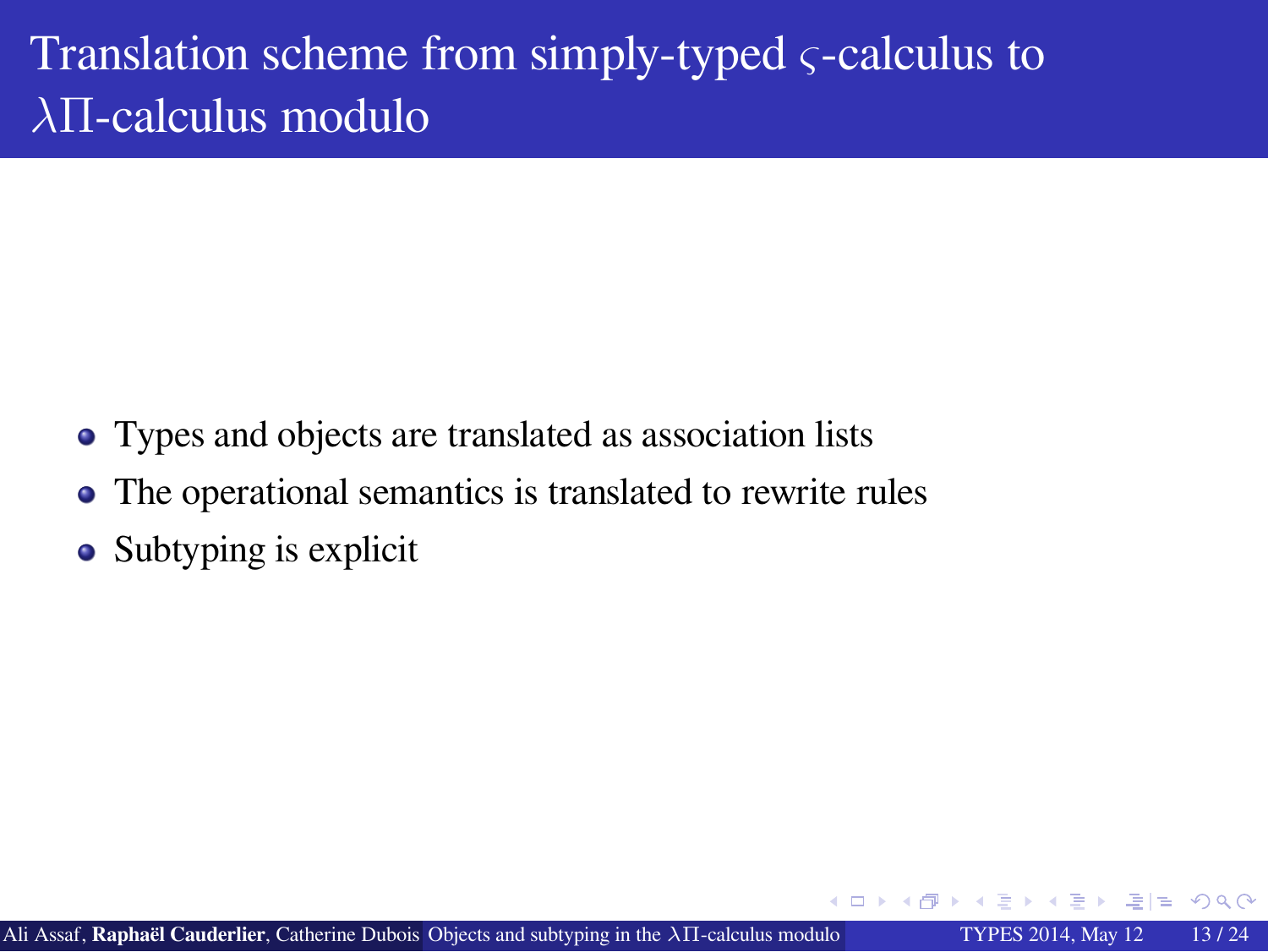### Explicit subtyping

- In the *λ*Π-calculus modulo, each term has at most one type modulo the rewrite system + *β* conversion
- Convertibility is a symmetric relation
- $\bullet$  We cannot rewrite A to B whenever A  $\lt$ : B because that would make both types equal
- Hence we ask the user to provide explicit coercions (subtyping annotations)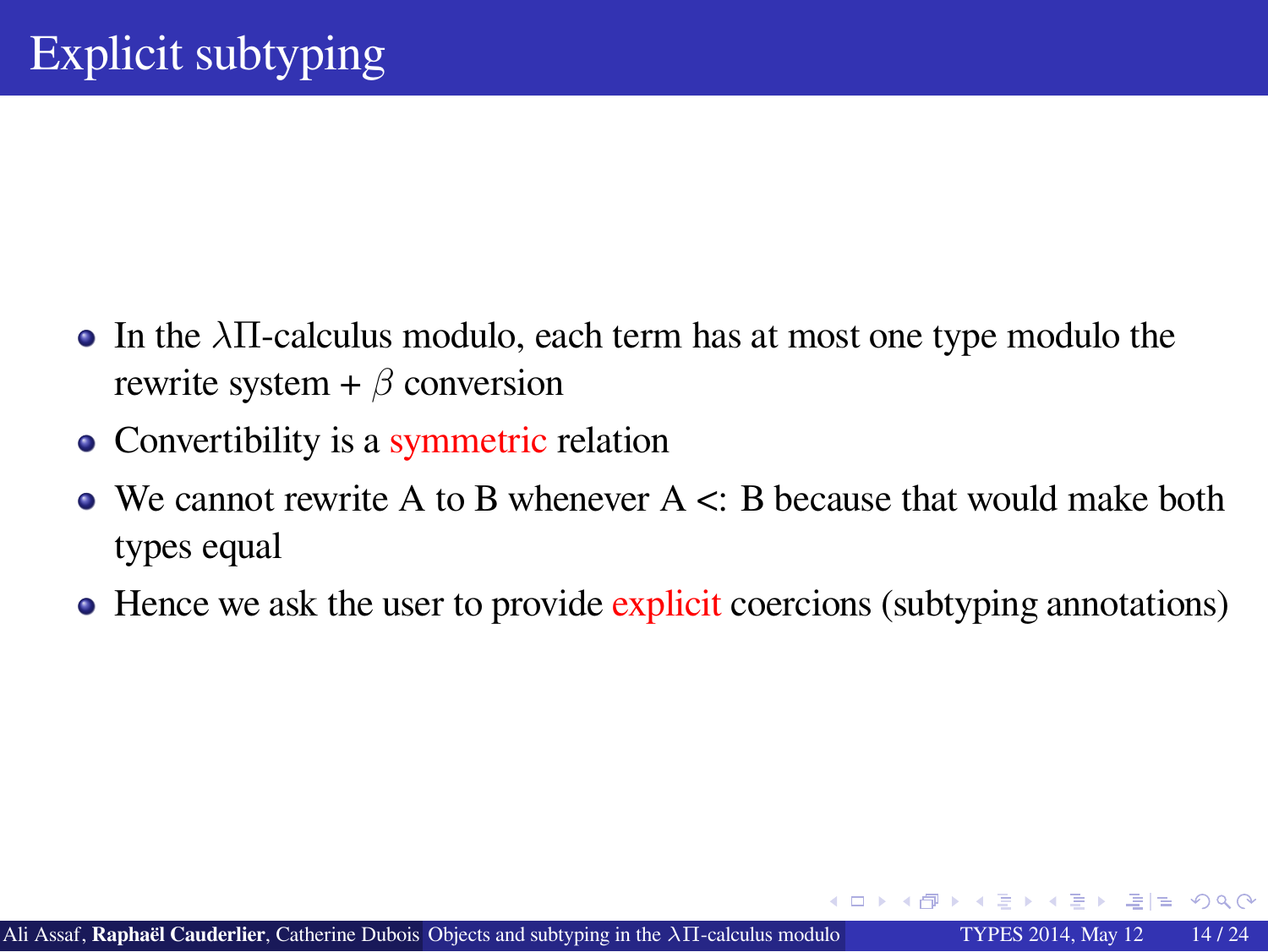### Translation of types

- Types are translated by normalized association lists
- Equality and subtyping relations on types are decidable:

 $A = A \hookrightarrow true$  $[$ ]= ( \_, \_) :: \_  $\hookrightarrow$  false<br>( \_, \_) :: \_ = [] $\hookrightarrow$  false<br>A <: (1, B<sub>1</sub>) :: B<sub>2</sub>  $( _-, _-) :: _ = [ ] \rightarrow false$ <br>  $(l_1, A_1) :: B_1 = (l_2, A_2) :: B_2$  $\hookrightarrow$  B<sub>1</sub> = assoc A l ∧ A <: B<sub>2</sub>  $\hookrightarrow$  l<sub>1</sub> = l<sub>2</sub>  $\wedge$  A<sub>1</sub> = A<sub>2</sub>  $\wedge$  B<sub>1</sub> = B<sub>2</sub>

Ali Assaf, **Raphaël Cauderlier**, Catherine Dubois Objects and subtyping in the *λ*Π-calculus modulo TYPES 2014, May 12 15 / 24

. . . . . . . . . . . . . . . . . . . . . . . . . . . . . . . . . . . . . . . . . . .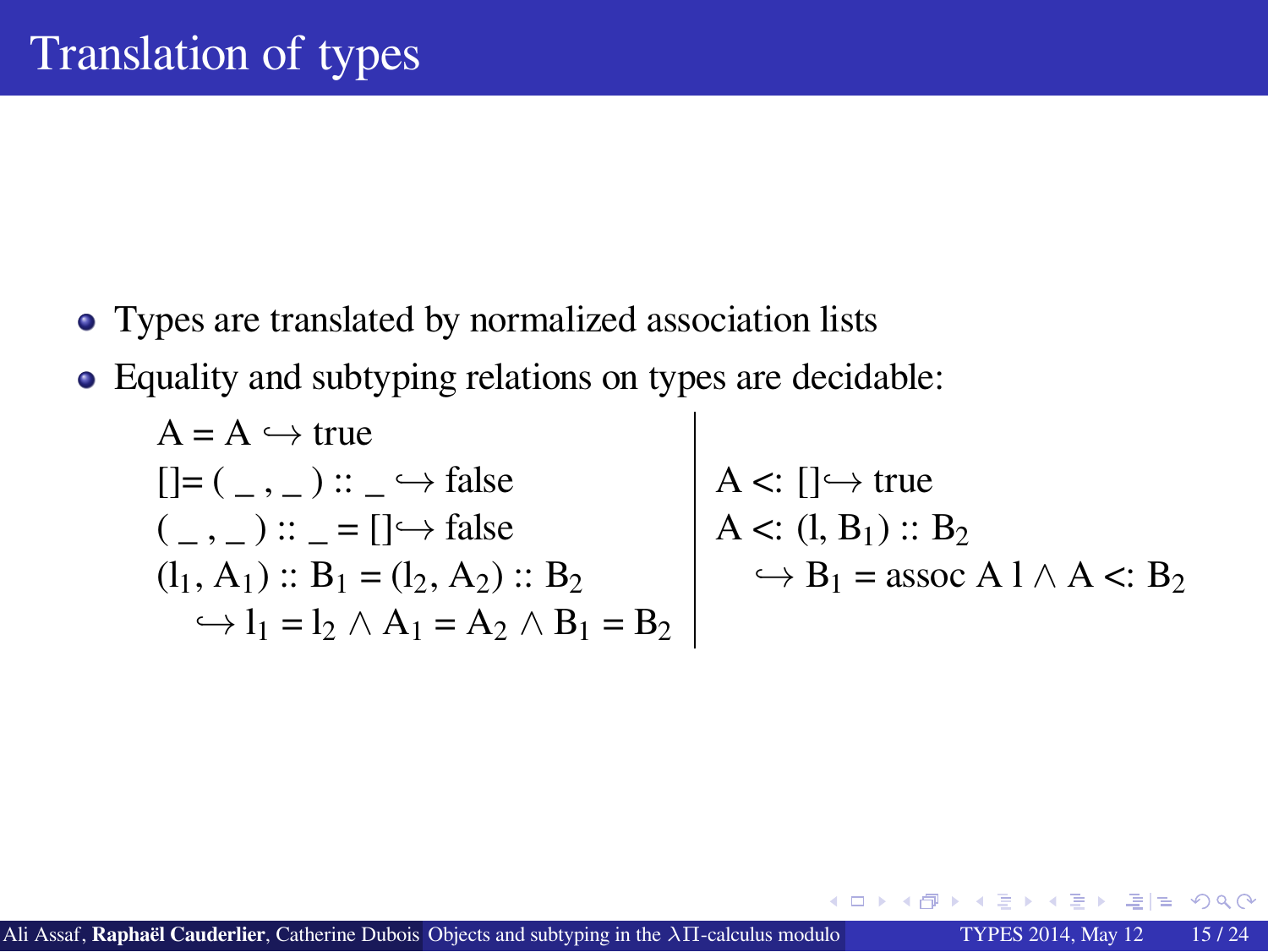### Translation of objects

Objects are also translated by association lists with labels in the same order than in the corresponding type

- an object of type A is something of the form  $[1 = \varsigma(x : A)$  (t : assoc A l)]<sub>l∈dom(A)</sub>
- sublists are not well-typed objects
- to construct objects, we need to consider (ill-typed) objects defined on subsets of dom(A)
- to coerce objects, we need to consider (ill-typed) objects with methods typed by (assoc B).
- *⇒* A *pre-object* of type (A, f, D) is something of the form [l = *ς*(x : A) (t : f l)]l*∈*<sup>D</sup>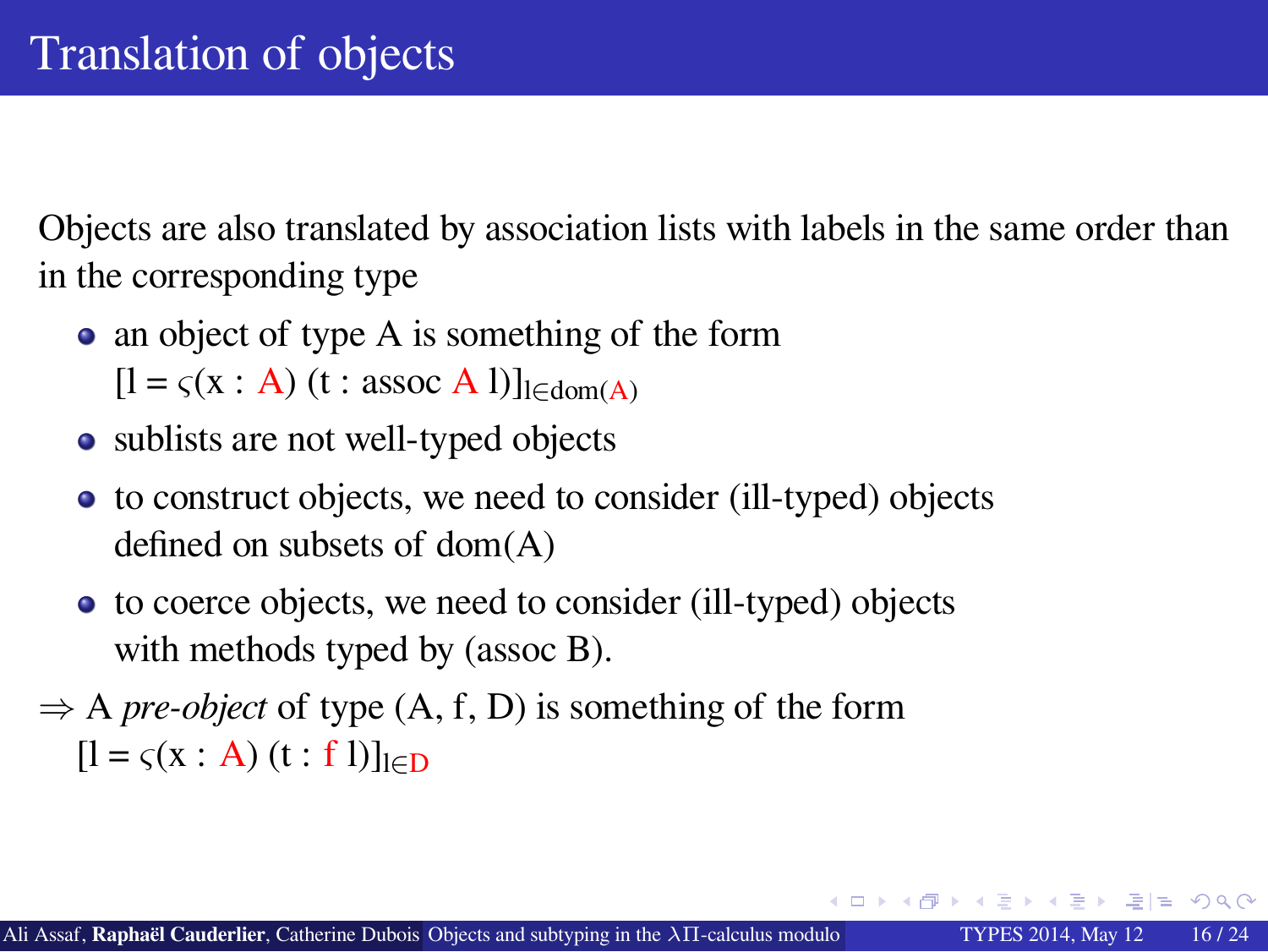#### **Semantics**

```
.
.
.
.
.
.
.
.
.
.
.
.
.
.
.
.
.
.
.
.
.
.
.
.
.
.
.
.
.
.
.
.
.
.
.
.
.
.
.
.
.
.
.
preselect : ∀ A, f, D, PreObj(A, f, D) → ∀ l, A → f(l).
    preselect ((11, m) :: o) 12,→
    if (11 = 12) then m else preselect (0, 12)select : ∀ A, A → ∀ l, assoc A l.
    select a l → preselect a l a
preupdate : ∀ A, f, D, PreObj(A, f, D) → ∀ l, (A → f(l)) → PreObj(A, f,
  D).
    preupdate ((l1, m1) :: o) l2 m2
      ,→
    if (11 = 12)then ((12, m2) :: o)else ((l1, m1) :: (preupdate A f D o l2 m2))
update : ∀ A, A → ∀ l, (A → assoc A l) → A.
    update a l m ,→ preupdate a l m
```
Ali Assaf, **Raphaël Cauderlier**, Catherine Dubois Objects and subtyping in the *λ*Π-calculus modulo TYPES 2014, May 12 17 / 24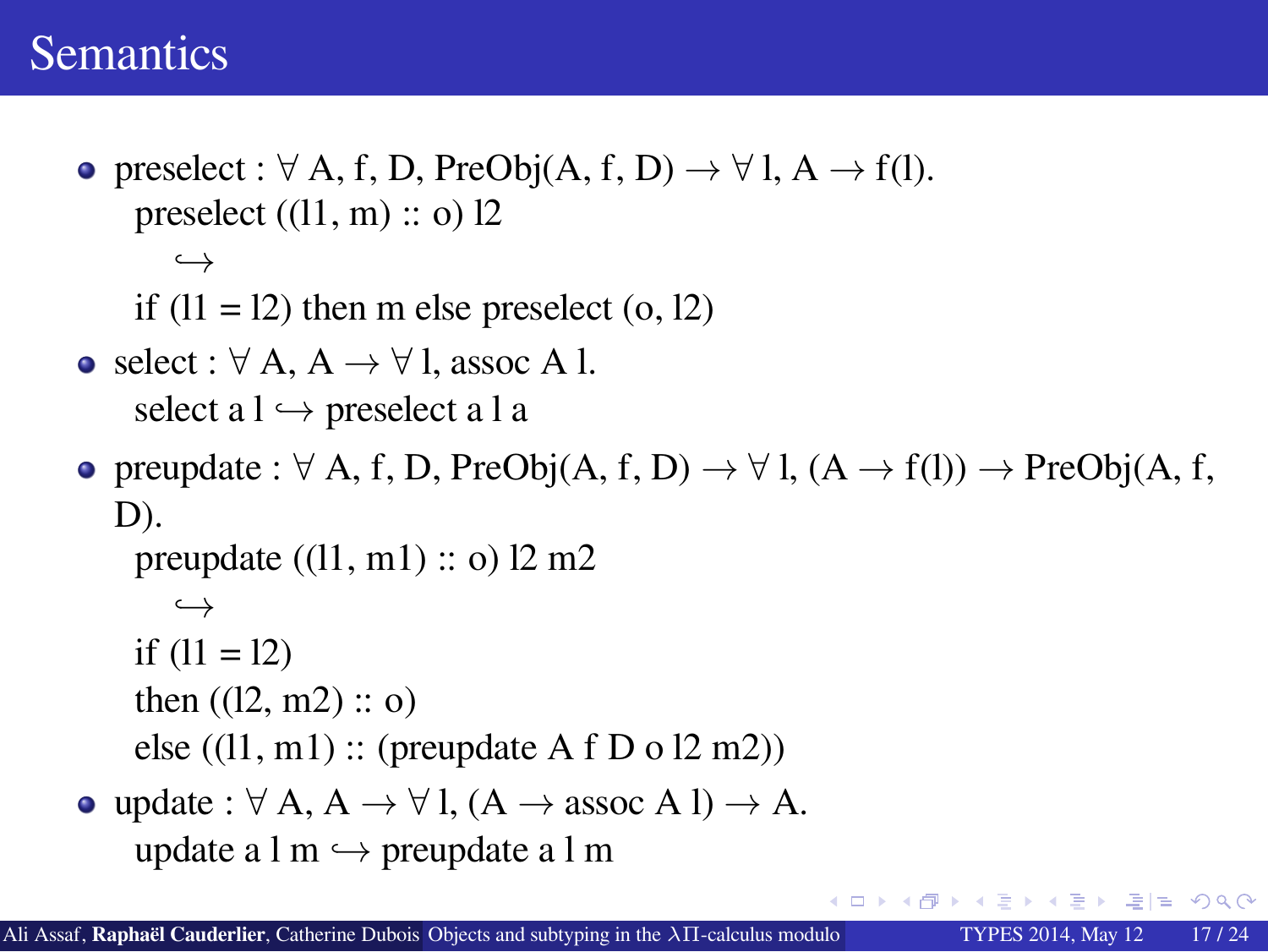### Coercion

- coerce: *∀* A, B, A <: B *→* A *→* B
	- Partial function cases where A  $\measuredangle$ : B don't have to be defined, they will not reduce • Decidibility of <:
		- proof of A <: B is trivial for concrete A and B
- Some lemmata about equality, subtyping and pre-objects needed

*∀* A, f, g, D, (*∀* l *∈* D, f(l) = g(l)) *→* PreObj(A, f, D) *→* PreObj(A, g, D).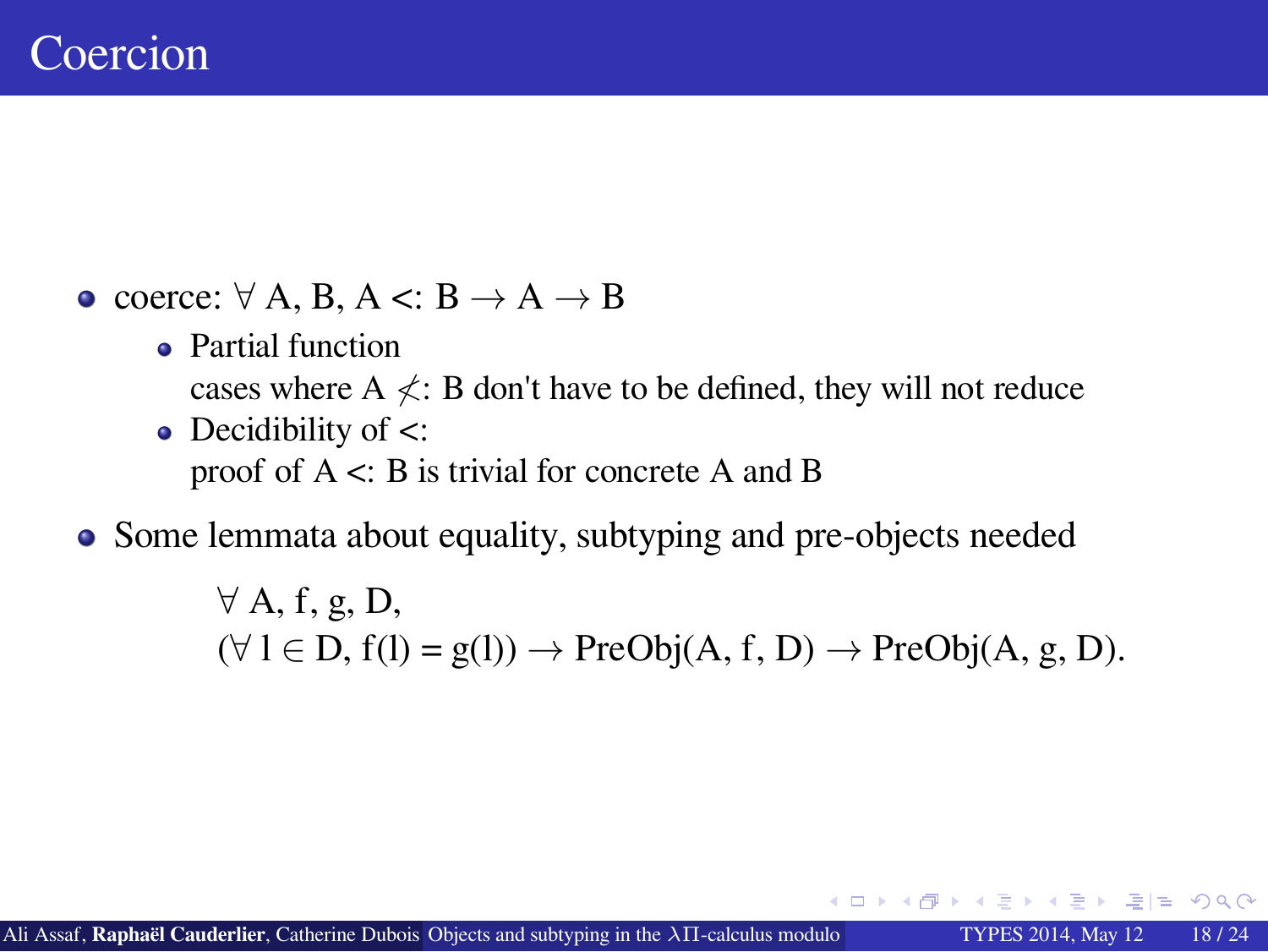### Implementation

- Code and examples available at https: //www.rocq.inria.fr/deducteam/Sigmaid/sigmaid.tar.gz
- Auxiliary definitions (mostly the definition of labels as strings)
- 430 lines, 151 rewrite rules • Core calculus
	- 523 lines, 104 rewrite rules
- Time type-checked by Dedukti v2.2c in 70ms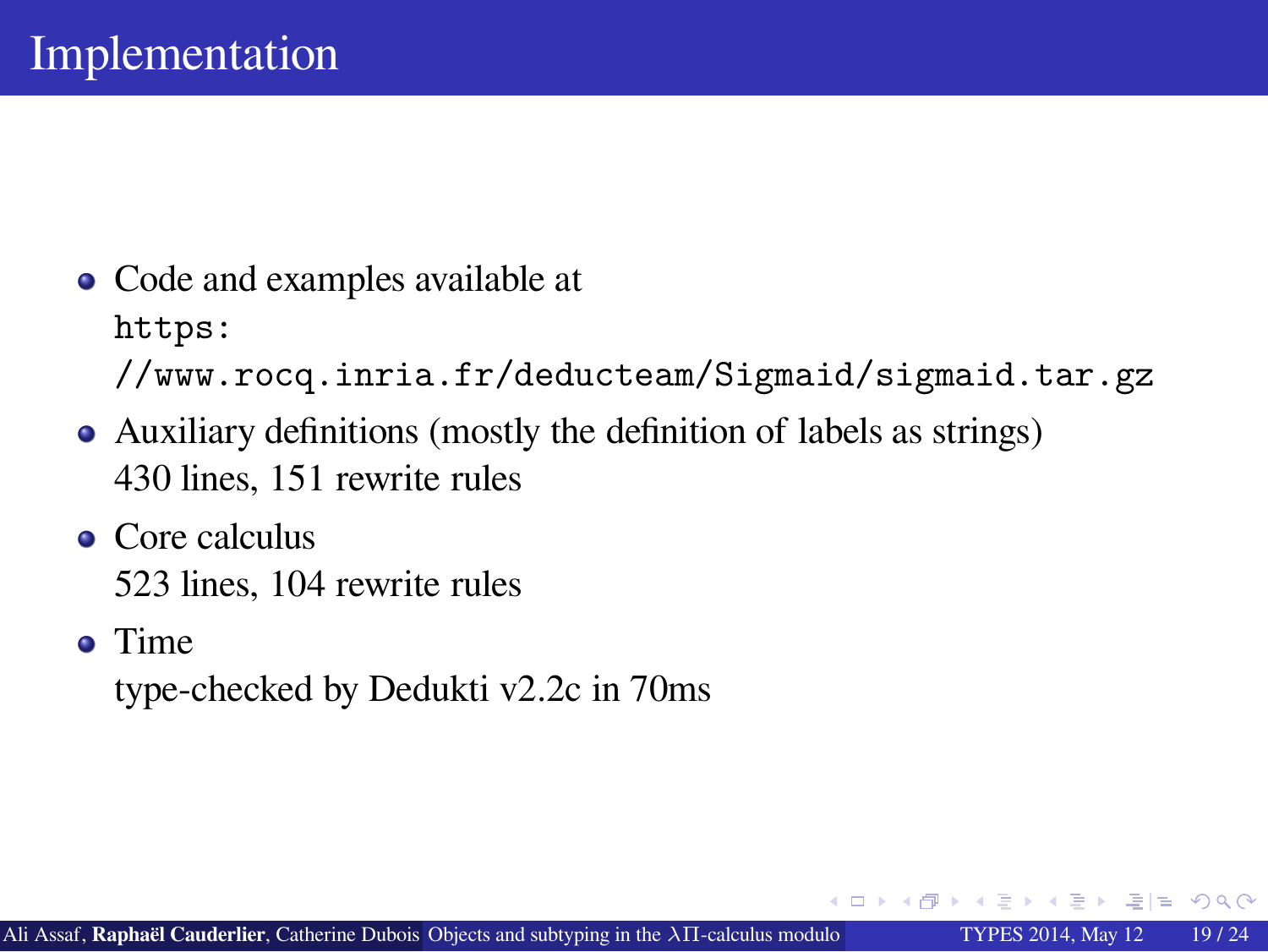### Tests

Examples from Abadi and Cardelli

myPromCell : PromCell :=  $[get = 42,$ 

set =  $\varsigma$ (self : PromCell)  $\lambda$ (x : Nat) coerce PromCell RomCell (self.get*⇐* x)]

| $if_A true_A then t else e$                                            | $\hookrightarrow^*$ t    |  |
|------------------------------------------------------------------------|--------------------------|--|
| $if_A false_A$ then t else e                                           | $\hookrightarrow^*$ e    |  |
| $(\lambda (x : A \mapsto b(x)))$ a                                     | $\hookrightarrow^* b(a)$ |  |
| (coerce ColorPoint Point [ $x = 42$ , $y = 24$ , $c = red$ ]). $x = 1$ | $\hookrightarrow^* 42$   |  |
| $[get = 42]$ .get                                                      | $\hookrightarrow^* 42$   |  |
| myPromCell.get                                                         | $\hookrightarrow^* 42$   |  |
| myPromCell.set(24).get                                                 | $\hookrightarrow^* 24$   |  |
| myCell.set(24).get                                                     | $\hookrightarrow^* 74$   |  |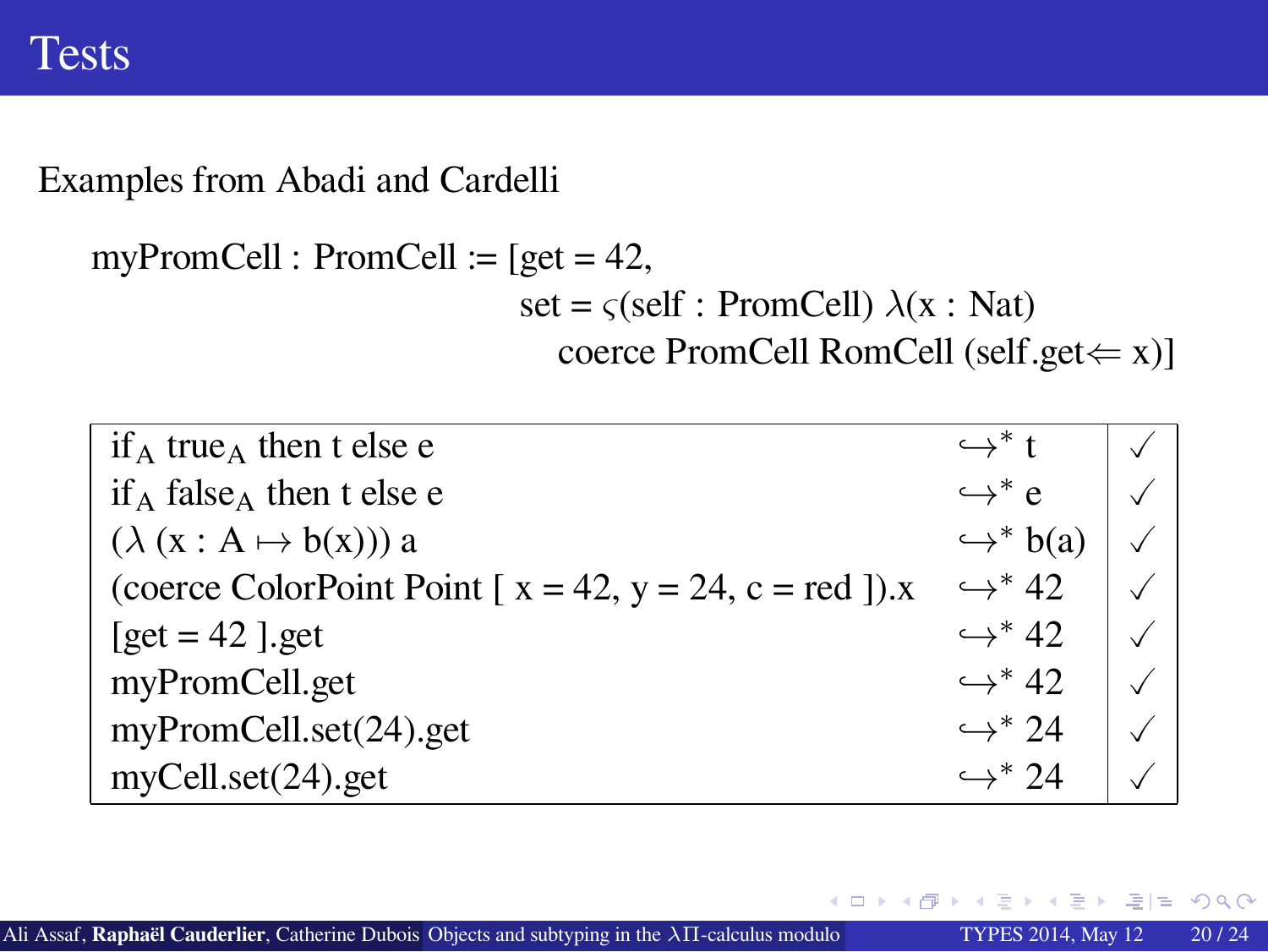### Conclusion and perspectives

- Shallow embedding of a typed object calculus with subtyping
- Formalized in Dedukti in a few hundred lines
- Validated on examples from Abadi and Cardelli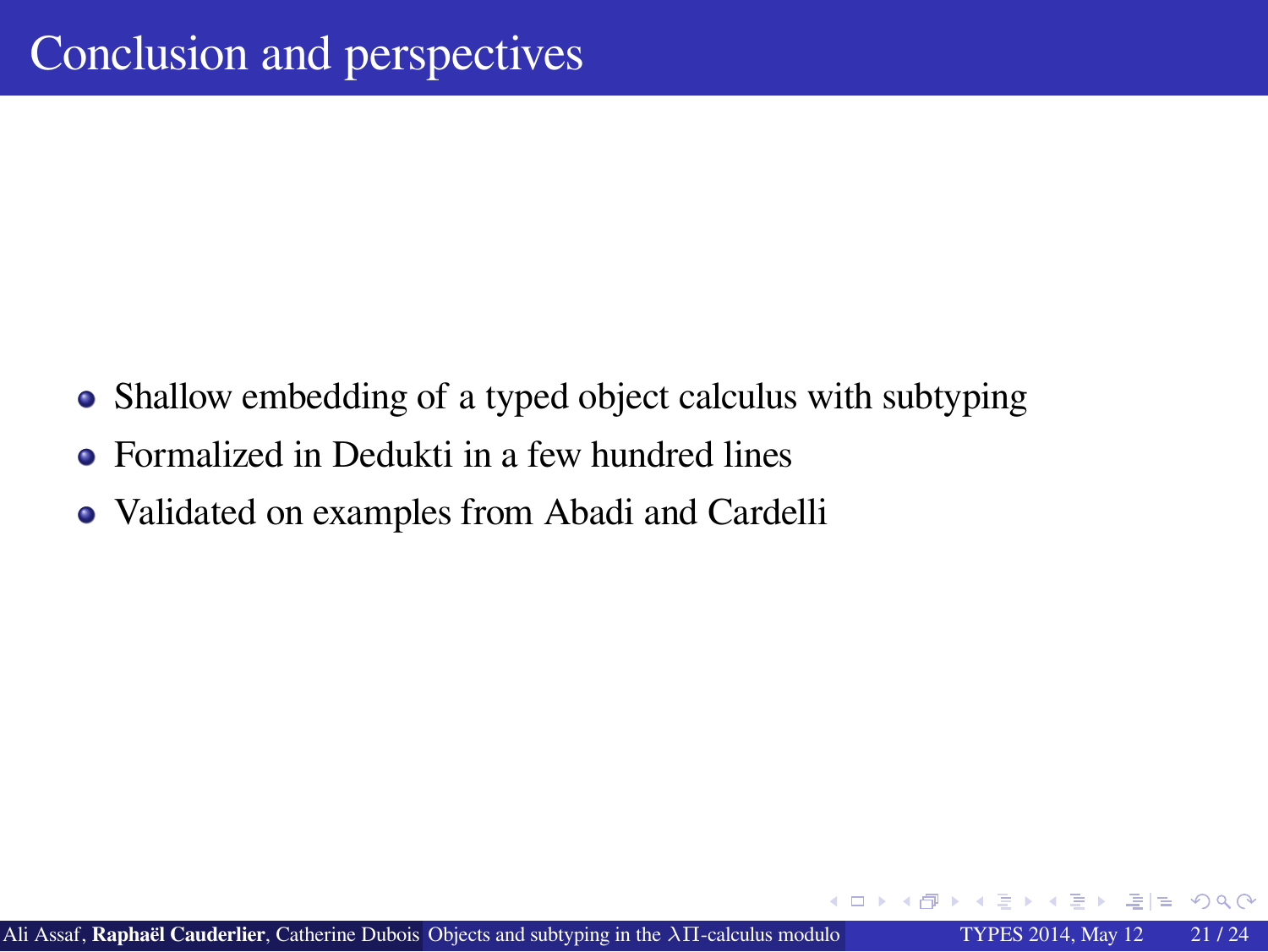### Conclusion and perspectives

- Study the efficiency
- Check the confluence
- Extend the object calculus with dependent types
	- Specifications and proofs as methods
	- Dependencies between methods
	- Loss of decidable type equality
	- Abstract method / redefinition
- Other object formalizations (featherweight java)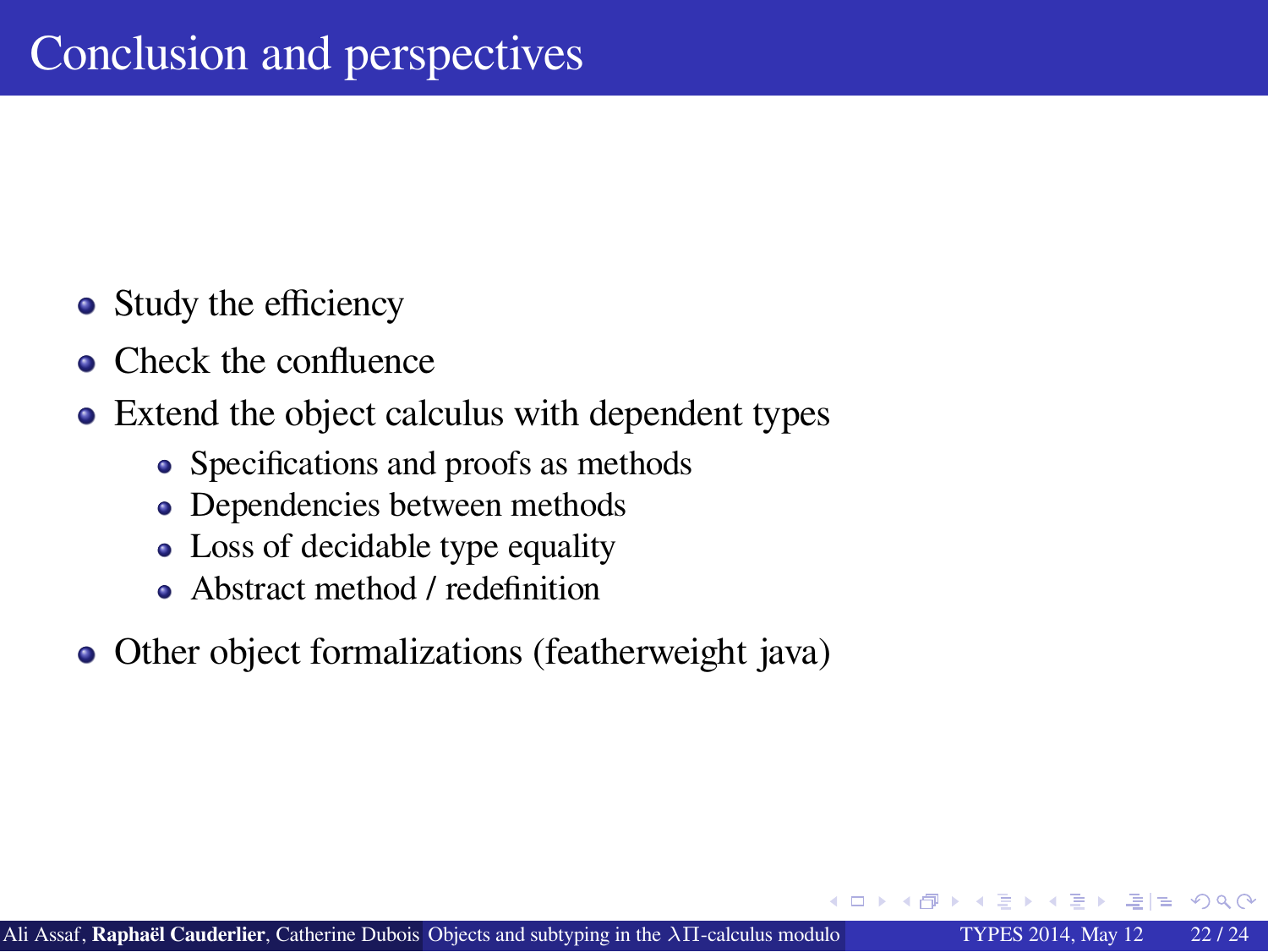## **Questions**

Thank you!

. . . . . . . . . . . . . . . . . . . . . . . . . . . . . . . . . . . . . . . . . . . . **Ali Assaf, Raphaël Cauderlier**, Catherine Dubois Objects and subtyping in the  $λ\Pi$ -calculus modulo